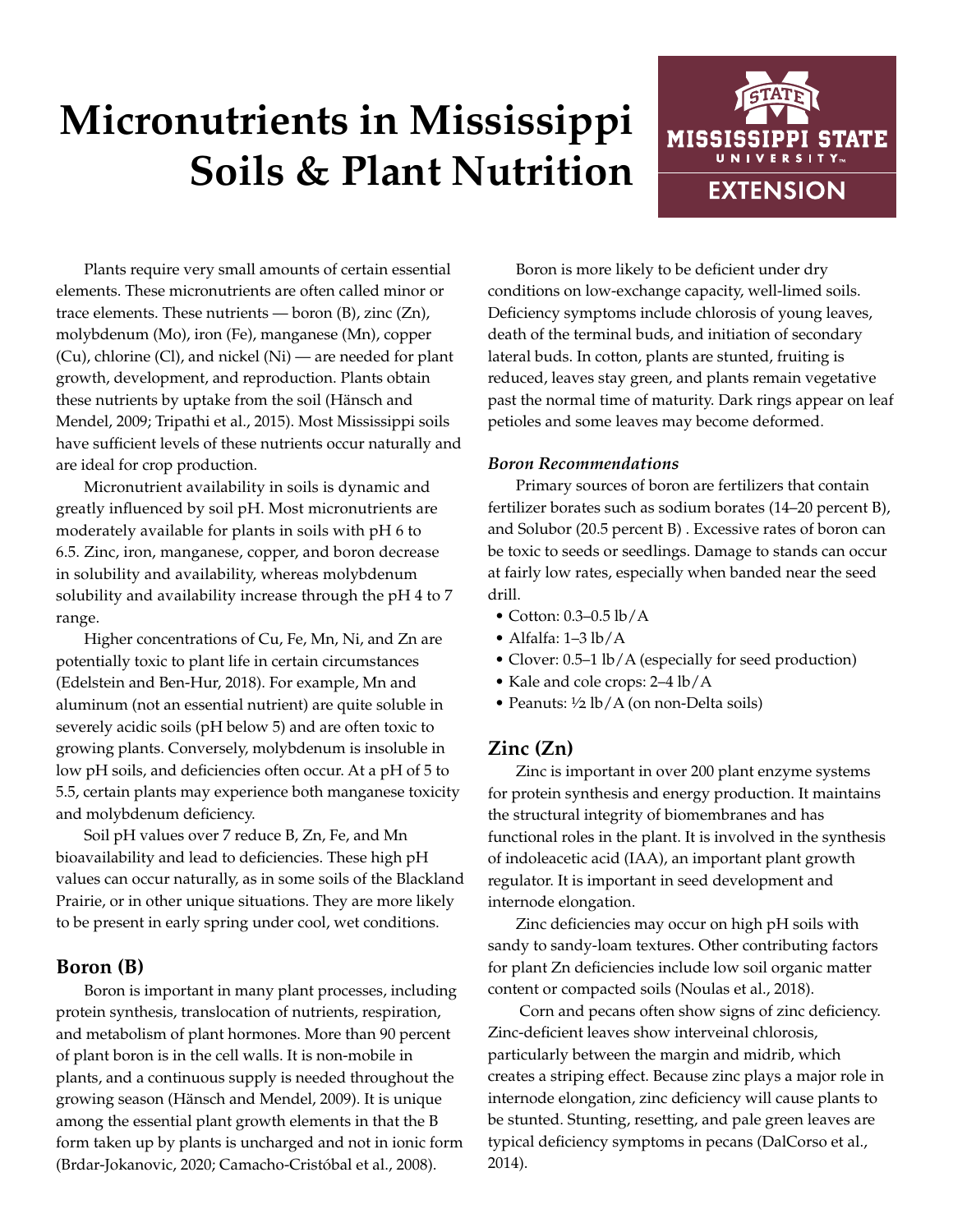#### *Common Zinc Sources*

Zinc sulfate: 36 percent Zn, a soluble source Zinc oxide: 70–80 percent Zn, a non-soluble source Zinc chelates: 10 percent Zn, a soluble source Corn fertilizers containing zinc: 1–2 percent Zn

#### *Zinc Recommendations*

Corn: 2–3 lb/A (if conditions warrant)

Pecans: 1 lb zinc sulfate per tree per inch of diameter or an equivalent amount from other soluble sources. This amount is applied to the soil. About ½ lb sprayed on the foliage in early spring has also been found effective. Soil application is preferred as foliar sprays can cause the burning of young, tender leaves. Chelates are also very effective but more expensive.

#### **Molybdenum (Mo)**

Molybdenum is vital to nitrogen assimilation as a component of the enzyme nitrogenase. It is necessary for nitrogen-fixation by Rhizobia bacteria in legumes. Molybdenum also affects sulfur metabolism, phytohormone biosynthesis, and stress reactions.

Soil pH is the predominant factor affecting Mo bioavailability in soils. It is tightly absorbed in very low pH soils and virtually not absorbed at pH nearing 8.0 (Goldberg and Forster, 1998). Therefore, Mo is recommended for soybeans on Delta soils with a pH of 5.5 or below and elsewhere on all soils except for the high-pH soils of the Blackland Prairie. A seed treatment with ½ ounce sodium molybdate per bushel of planting seed is recommended. Other legumes may respond to seed treatments with molybdenum. No general recommendation is currently made.

General deficiency symptoms are stunting and pale green color. These symptoms resemble those of nitrogen deficiency because of molybdenum's role in nitrogen use by plants. Leaves may be pale and scorched, cupped, or rolled. The leaves may also appear thick or brittle.

#### *Common Molybdenum Supplements*

- Sodium molybdate: 38 percent Mo
- Ammonium molybdate: 41 percent Mo

## **Iron (Fe)**

Iron is necessary to form chlorophyll in plant cells. It is necessary in processes such as photosynthesis, respiration, symbiotic nitrogen fixation, hormone biosynthesis, and pathogen defense.

Iron deficiency chlorosis in soybeans is an issue on Mississippi Blackland Prairie soils with high pH levels. Iron solubility is very low in these soils, and other

soil chemical factors hinder plant-mediated adoption mechanisms, particularly for dicot species such as soybeans (Gamble et al., 2014).

Deficiency symptoms reflect iron's role in chlorophyll production and include interveinal chlorosis of young leaves, with a sharp distinction between the veins and other areas of the leaf. The entire leaf will become whitishyellow as the deficiency develops and then die. Plant growth is slow.

No general recommendations are made, but materials such as iron sulfate, which is soluble, or iron chelates are generally used as a soil or foliar application when specific deficiencies occur. Management options such as planting less susceptible, iron-efficient cultivars should be used in high pH soils (Helms et al., 2010).

#### **Manganese (Mn)**

Manganese is a key component necessary for photosynthesis in higher plants. It is an enzyme cofactor or a catalyst. While needed in minute amounts by plants, it is just as critical as other nutrients. Besides photosynthesis, Mn plays roles in plant respiration, pathogen defense, and phytohormone signaling (Alejandro et al., 2020).

Soil-related Mn deficiency can be a problem in wellaerated, high pH soils; however, it has seldom been an issue in Mississippi.

Conversely, Mn toxicity potentially is an issue in acid soils throughout most of the state because the bioavailability of Mn increases as pH decreases. Toxicity is seen in cotton and soybeans grown on soils with a pH of 5.3 and lower. No specific recommendations for the nutrient are made; however sound soil testing and the liming program should be followed.

## **Copper (Cu)**

Copper is essential to plant growth for photosynthesis, nitrogen and carbon metabolism, and cell wall synthesis. Copper can become toxic in the plant through enhancing certain reactions that can damage proteins and other molecules. It can decrease yields, chlorophyll synthesis, and overall productivity (Alengebawy et al., 2021).

Copper deficiency symptoms are stunting plants, chlorosis in younger leaves, dieback of terminal buds in trees, wilting, delayed maturity, and death of leaf tips. Deficiencies seldom occur in Mississippi. No recommendations are currently made.

#### **Chlorine (Cl)**

Chlorine is a mobile anion in plants, so most of its functions are related to electrical charge balance. It is abundant in most soils, but chlorine deficiencies have been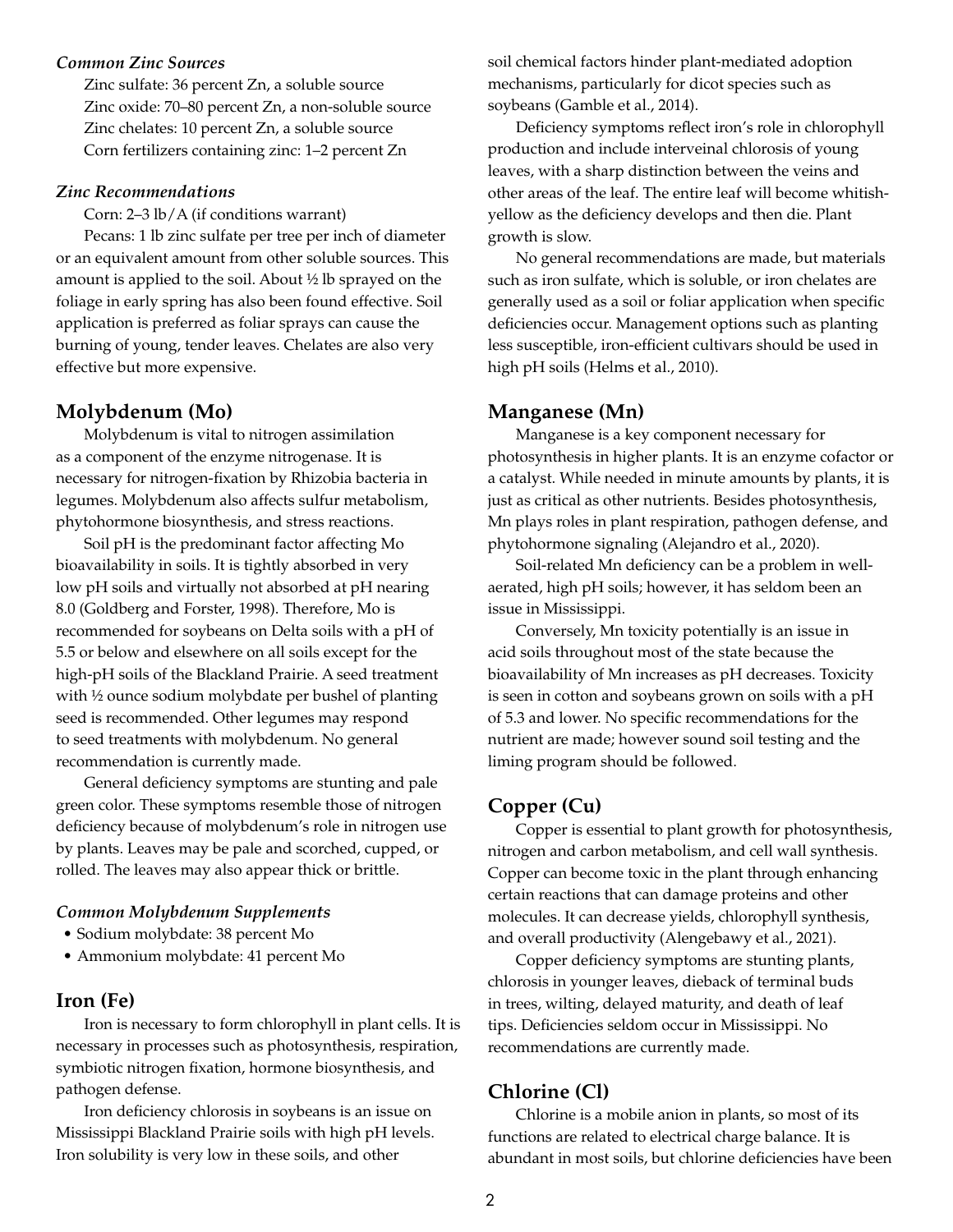found in wheat in the northern Great Plains, in sandy soils with high rainfall, and in artificially induced experiments. No deficiency symptoms or need for application of chlorine has been identified in crops grown in Mississippi.

# **Nickel (Ni)**

Nickel was reported as an essential nutrient in the early 1980s for some enzymes involved in seed germination; thus it has roles in seedling growth and development. Subsequent work has found Ni in more enzymes, and it appears to be essential in the nitrogen cycle (Shahzad et al., 2018). However, high Ni concentrations in soils are problematic for plants (Kumar et al., 2021; Shahzad et al., 2018).

Deficiency symptoms include poor seed germination, chlorosis, and interveinal chlorosis in young leaves that move to tissue death. Nickel deficiency has not been identified in Mississippi crops.

# **Regarding Visual Field Diagnosis for All Nutrients**

Visual diagnosis is imprecise and only should be used as a first clue for determining potential plant nutrition issues, because:

- Many symptoms have similar appearances,
- multiple nutrient issues can manifest at the same time,
- symptoms can vary between species, or
- 'false' symptoms may occur.

Soil or plant tissue testing should be used to confirm or deny suspected plant nutrient related problems (McCauley et al., 2009). Information about soil and plant tissue sampling and analysis are available at *[http://extension.](http://extension.msstate.edu/agriculture/soils/soil-testing) [msstate.edu/agriculture/soils/soil-testing](http://extension.msstate.edu/agriculture/soils/soil-testing)* or your local Mississippi State University Extension.

## **References**

Alejandro S., Höller S., Meier B., & Peiter E. (2020). *Manganese in Plants: From Acquisition to Subcellular Allocation.* Frontiers in Plant Science 11. DOI: 10.3389/ fpls.2020.00300.

Alengebawy A., Abdelkhalek S.T., Qureshi S.R., & Wang M.Q. (2021). *Heavy metals and pesticides toxicity in agricultural soil and plants: Ecological risks and human health implications*. Toxics 9:1-34. DOI: 10.3390/ toxics9030042.

Brdar-Jokanovic, M. (2020). *Boron toxicity and deficiency in agricultural plants*. International Journal of Molecular Sciences 21. DOI: 10.3390/ijms21041424.

Camacho-Cristóbal J.J., Rexach J., & González-Fontes, A.

(2008). *Boron in Plants: Deficiency and Toxicity*. Journal of Integrative Plant Biology 50:1247-1255. DOI: 10.1111/j.1744-7909.2008.00742.x.

DalCorso G., Manara A., Piasentin S., & Furini A. (2014). *Nutrient metal elements in plants*. Metallomics 6:1770- 1788. DOI: 10.1039/C4MT00173G.

Edelstein M., & Ben-Hur, M. (2018) *Heavy metals and metalloids: Sources, risks and strategies to reduce their accumulation in horticultural crops*. Scientia Horticulturae 234:431-444. DOI: 10.1016/j. scienta.2017.12.039.

Gamble, A.V., Howe J.A., Delaney, D., van Santen E., & Yates, R. (2014). *Iron Chelates Alleviate Iron Chlorosis in Soybean on High pH Soils*. Agronomy Journal 106:1251- 1257. DOI: 10.2134/agronj13.0474.

Goldberg, S. & Forster, H.S. (1998). *Factors affecting molybdenum adsorption by soils and minerals.* Soil Science 163:109-114.

Hänsch R. & Mendel R.R. (2009). *Physiological functions of mineral micronutrients (Cu, Zn, Mn, Fe, Ni, Mo, B, Cl)*. Current Opinion in Plant Biology 12:259-266. DOI: 10.1016/j.pbi.2009.05.006.

Helms T.C., Scott R.A., Schapaugh W.T., Goos R.J., Franzen D.W., & Schlegel A.J. (2010). *Soybean Iron-Deficiency Chlorosis Tolerance and Yield Decrease on Calcareous Soils*. Agronomy Journal 102:492-498. DOI: 10.2134/ agronj2009.0317.

Kumar, A., Jigyasu, D.K., Kumar, A., Subrahmanyam, G., Mondal, R., Shabnam, A.A., Cabral-Pinto, M.M.S., Malyan S.K., Chaturvedi A.K., Gupta, D.K., Fagodiya, R.K., Khan, S.A., & Bhatia, A. (2021). *Nickel in terrestrial biota: Comprehensive review on contamination, toxicity, tolerance and its remediation approaches.* Chemosphere 275:129996. DOI: 10.1016/j.chemosphere.2021.129996.

McCauley A., Jones C., & Jacobsen, J. (2009). *Plant nutrient functions and deficiency and toxicity symptoms*. Montana State University Extension Service, Bozeman, MT. pp. 16.

Noulas, C., Tziouvalekas, M., & Karyotis, T. (2018). *Zinc in soils, water and food crops*. Journal of Trace Elements in Medicine and Biology 49:252-260. DOI: 10.1016/j. jtemb.2018.02.009.

Shahzad, B., Tanveer, M., Rehman, A., Cheema, S.A., Fahad S., Rehman, S., & Sharma, A. (2018). *Nickel; whether toxic or essential for plants and environment - A review*. Plant Physiology and Biochemistry 132:641-651. DOI: 10.1016/j.plaphy.2018.10.014.

Tripathi, D.K., Singh S., Mishra, S., Chauhan D.K., & Dubey, N.K. (2015). *Micronutrients and their diverse role in agricultural crops: advances and future prospective*. Acta Physiologiae Plantarum 37:139. DOI: 10.1007/s11738- 015-1870-3.